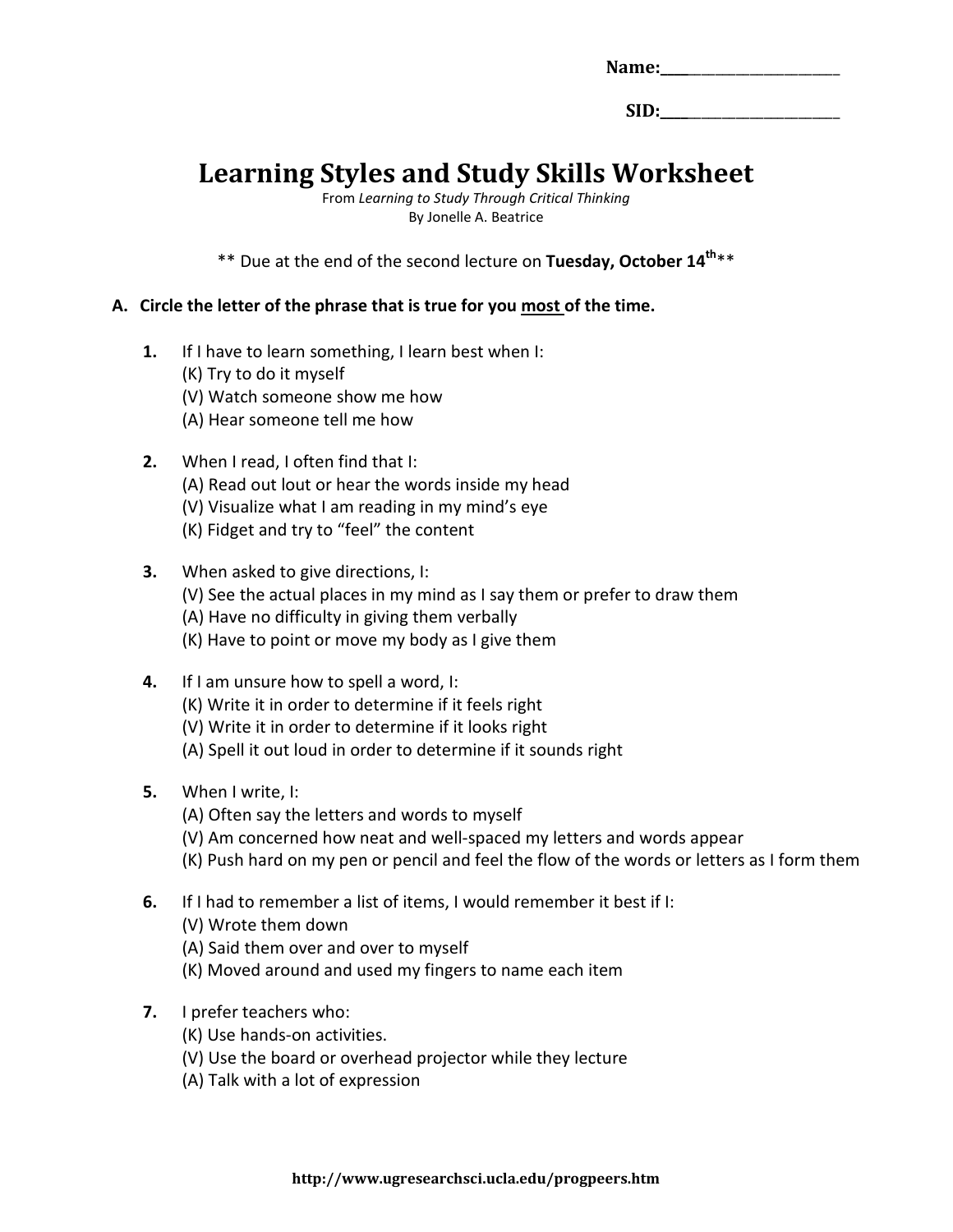# **Learning Styles and Study Skills Worksheet**

| Name: |  |
|-------|--|
|       |  |

# SID:

- **8.** When trying to concentrate, I have a difficult time when:
	- (A) There is a lot of noise in the room
	- (V) There is a lot of clutter or movement in the room
	- (K) I have to sit still for any length of time
- **9.** When solving a problem, I:
	- (V) Write or draw diagrams to see it
	- (A) Talk myself through it
	- (K) Use my entire body or move object to help me think

### **10.** When given written instructions on how to build something, I:

- (K) Try to put the parts together first and read later
- (V) Read them silently and try to visualize how the parts will fit together
- (A) Read them out loud and talk to myself as I put the parts together
- **11.** To keep occupied while waiting, I:
	- (A) Talk or listen to others
	- (V) Look around, stare, or read…
	- (K) Walk around, manipulate things with my hands, or move/shake my feet as I sit
- **12.** If I had to verbally describe something to another person, I would:
	- (V) Be brief because I do not like to talk at length
	- (A) Go into great detail because I like to talk
	- (K) Gesture and move around while talking
- **13.** If someone were verbally describing something to me, I would:
	- (K) Become bored if her description got too long and detailed
	- (V) Try to visualize what she was saying
	- (A) Enjoy listening but want to interrupt and talk myself
- **14.** When trying to recall names, I remember:
	- (V) Faces but forget names
	- (A) Names, but forget faces
	- (K) The situation that I met the person other than the person's name or face
- **B. Scoring Instructions**: Add the number of responses for each letter and enter the total below. The area with the highest number of responses is probably your primary mode of learning. Remember, most people learn through a mixture of all three styles.

**Visual** (V) = \_\_\_\_\_\_\_\_ **Auditory** (A) = \_\_\_\_\_\_\_\_ **Kinesthetic** (K) = \_\_\_\_\_\_\_\_

**C. Read through the recommended strategies** for using your preferred learning style on the accompanying pages. Highlight 2 or 3 strategies you will use in class, or when completing your assignments. Practice them for the next several weeks. **Type out** those strategies on a separate piece of paper and attach to this sheet when you turn in your assignment.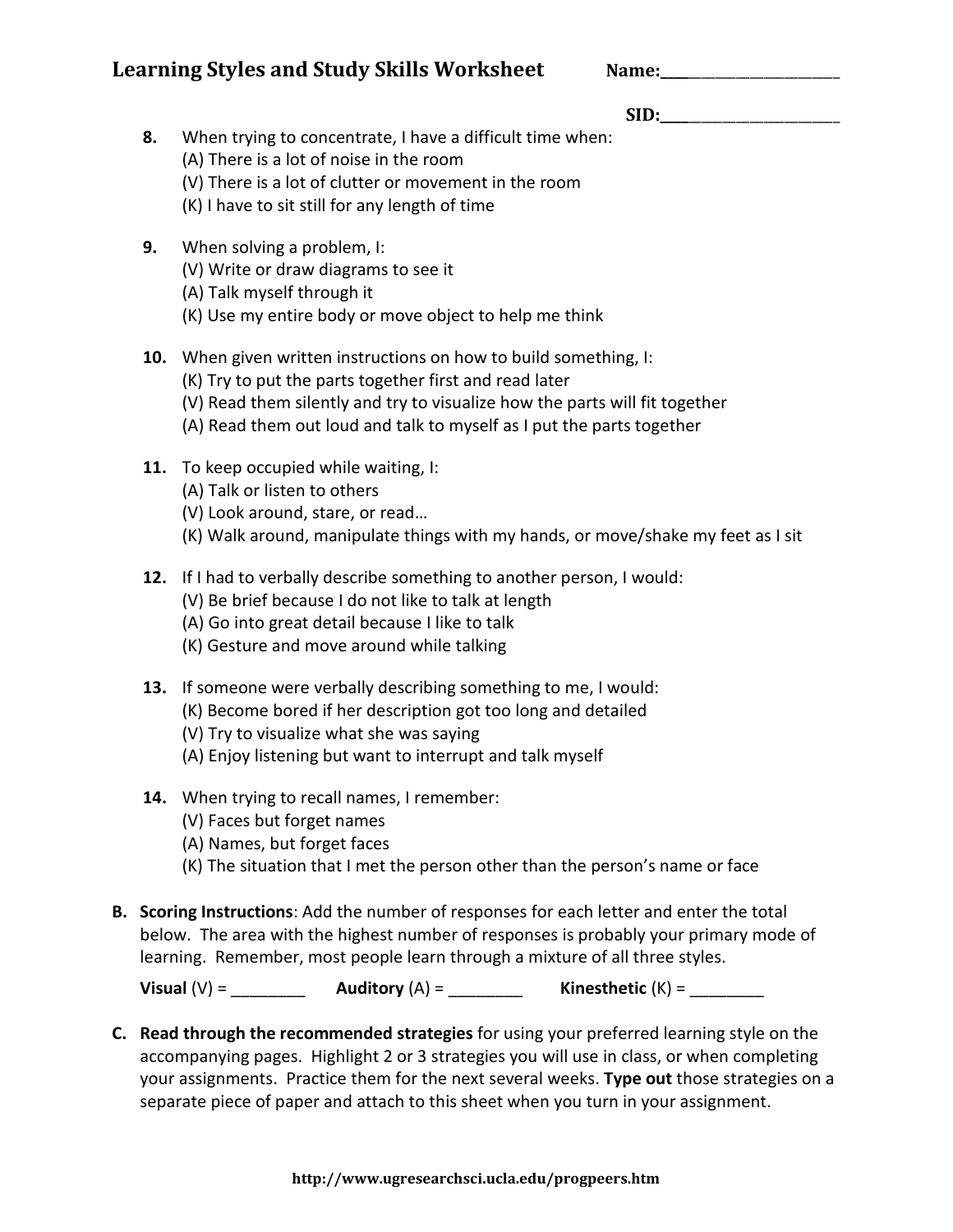# **Strategies for Using Your Learning Style Strength**

# **VISUAL LEARNER**

The Visual learner listens best by seeing, visualizing, drawing, diagramming, etc. In other words, you "know something by seeing it."

*REMEMBER*: Good study habits are important for everyone, regardless of their preference.

- These include: highlighting and study cards for textbook information,
	- good lecture notes with a 'recall' column,
	- frequent review,
	- keeping up with assignments, etc.

### **"SEE IT to LEARN IT"**

| TEXT:            | • As you read, highlight the important points – using different colors.<br>• Make study cards – using lots of color, symbols, and pictures for<br>memory.<br>• Get a mental image as you read – see the information, picture the page.                                                                       |
|------------------|--------------------------------------------------------------------------------------------------------------------------------------------------------------------------------------------------------------------------------------------------------------------------------------------------------------|
| LECTURES:        | • Sit up from to see the lecturer's expressions<br>• As you listen, VISUALIZE what is being said.<br>• Take notes – use the 'recall' column for review, add colors, symbols,                                                                                                                                 |
| etc.             |                                                                                                                                                                                                                                                                                                              |
|                  | • Read – Review – Visualize your notes frequently.<br>• If you have a learning disability, tape lectures to fill in the gaps later -<br>add color symbols and pictures.                                                                                                                                      |
| <b>STUDYING:</b> | • READ it – WRITE it – PICTURE it.<br>• Draw diagrams, illustrations, make charts.<br>• Learn and use Cognitive or Mind mapping techniques.<br>• View videotapes and slides when possible.<br>• VISUALIZE<br>• Write the procedures, steps, rules on cards and have them in front of<br>you as you use them. |
| <b>GENERAL:</b>  | • Take classes that rely on TEXT for information.                                                                                                                                                                                                                                                            |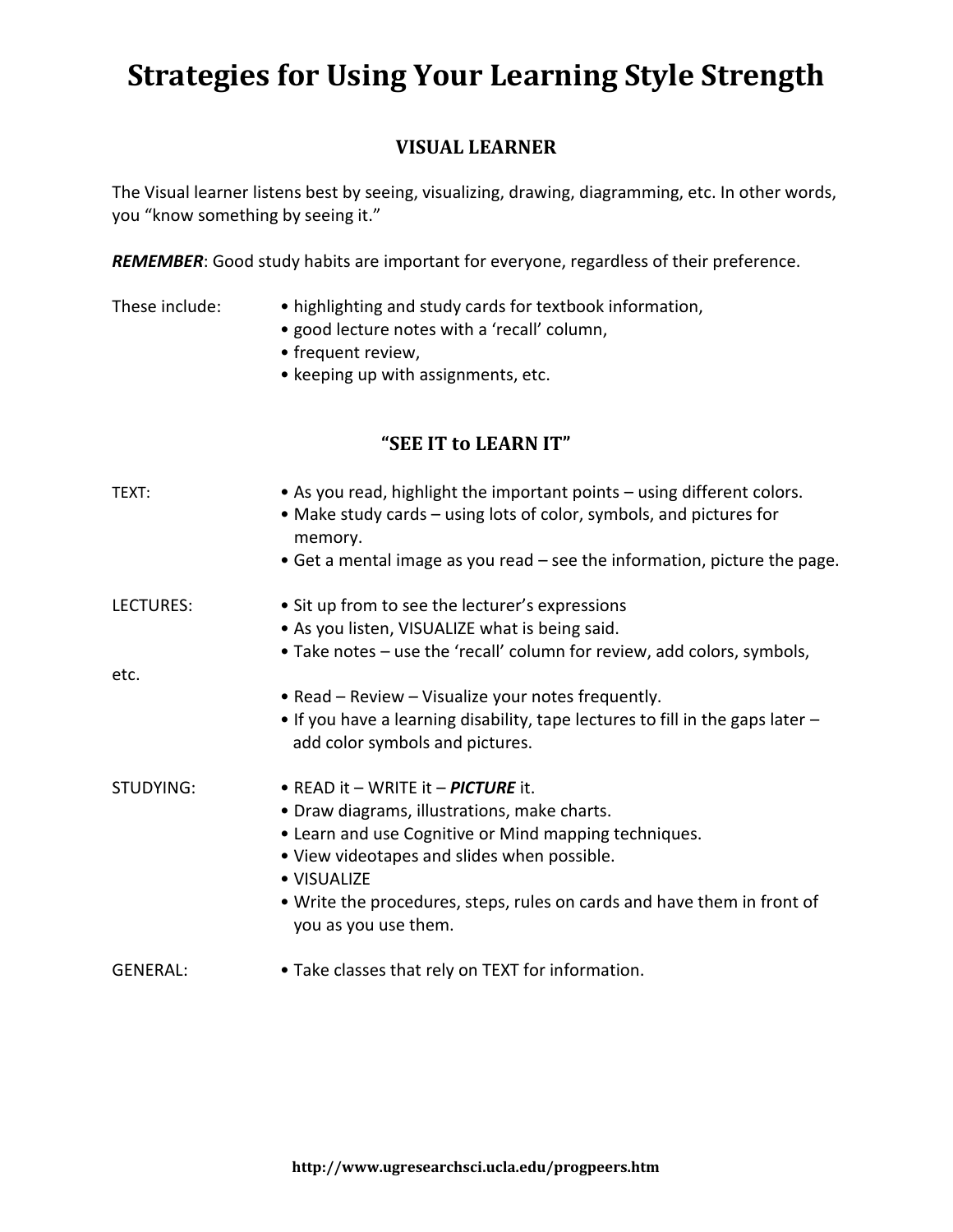# **Strategies for Using Your Learning Style Strength**

# **AUDITORY LEARNER**

The Auditory leaner learns best by listening, talking to others and self. In other words, they "know something by hearing it".

*REMEMBER:* Good study habits are important for everyone, regardless of their preference.

#### These include: • highlighting and study cards for textbook information,

- good lecture notes with a 'recall' column,
- frequent review,
- keeping up with assignments, etc.

### **"HEAR IT to LEARN IT"**

| TEXTS:          | • Read important information out loud.<br>• Explain things to yourself as you are reading.<br>• Make study cards and recite them to yourself frequently.<br>. When you finish a chapter, TAPE a summary and listen to it.<br>• Get books on tape if necessary. |
|-----------------|----------------------------------------------------------------------------------------------------------------------------------------------------------------------------------------------------------------------------------------------------------------|
| LECTURES:       | • TAPE THEM! Use the 'pause' button to edit out irrelevant information.<br>Listen to your tapes soon after the lecture.<br>• Take notes in class. Use the 'recall' column to orally recite the<br>information and quiz yourself.                               |
| STUDYING:       | • READ it – WRITE it – $SAY$ it.<br>• Describe diagrams, illustrations and charts out loud – or discuss it with<br>someone else.<br>• Join a study group.                                                                                                      |
| <b>GENERAL:</b> | • Take classes that rely on LECTURES for information                                                                                                                                                                                                           |

• Tape your classes